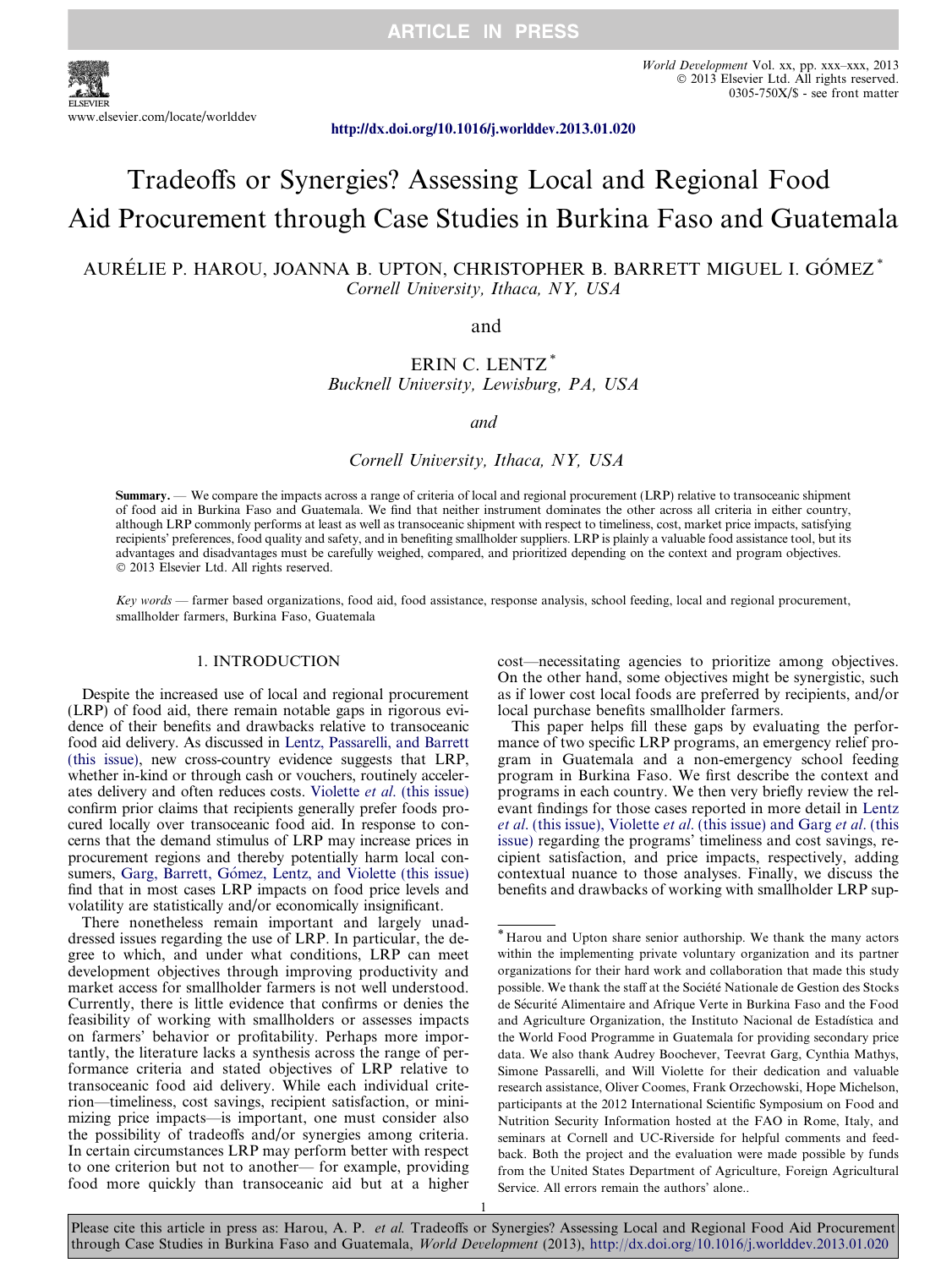#### 2 WORLD DEVELOPMENT

pliers in each country. Overall, the two cases provide evidence not only that LRP offers a valuable tool for food assistance policy, but equally that whether or not LRP is good policy depends on the program objectives (e.g., cost savings, time to delivery, benefits for recipients or suppliers) and the country and context, as there may be tradeoffs and synergies among the multiple criteria. Consequently, there is no one-size-fitsall best approach to sourcing food aid.

#### 2. BACKGROUND

#### (a) Guatemala

Guatemala has both high levels of poverty and extreme inequality, with a poverty rate of 51%, approximately 70% of whom live in rural areas and largely depend on agriculture for their livelihood [\(World Bank, 2009\)](#page--1-0). In addition to problems of chronic poverty, Guatemala's location between the Caribbean Sea and the Pacific Ocean has made it vulnerable to violent tropical storms. Furthermore, its location on the Caribbean and North American tectonic plates makes mudslides, earthquakes, and volcanoes a constant threat.

In 2009, Santa Rosa and other departments of the country's Dry Corridor suffered from droughts, adversely affecting harvests.  $\frac{1}{1}$  The following year, the same region suffered from severe floods caused by Tropical Storm Agatha, ruining many crops for a second consecutive year. The international community responded with an inflow of aid, including the United States Department of Agriculture (USDA)-funded Local and Regional Procurement Pilot Program (LRPPP), which granted funding to support an emergency food security project in five municipalities in Santa Rosa (Figure 1). The implementing private voluntary organization (PVO) distributed locally-procured monthly rations of white maize (100 pounds), black beans (12 pounds), and a locally made branded fortified corn soy blend (CSB) called Incaparina (13 pounds) to 3,000 households during the months of October—December 2010, and April—September 2011.

The PVO in Guatemala sought to procure maize and beans from smallholder farmers by soliciting bids from local farmerbased organizations (FBOs) and other smallholder-sourcing vendors, rather than undertaking a competitive tender. As explained in Section 4 below, the PVO modified this strategy during the course of the program. The PVO also procured fortified CSB semi-competitively from a small number of food processors operating in the country.

#### (b) Burkina Faso

Despite being primarily an agricultural country with significant grain and legume production, Burkina Faso is extremely poor and frequently in need of food assistance. In recent years, Burkina Faso has both been a recipient of food assistance and a source of foods for its neighbors (Ouattara  $\&$  Sandström, [2010; World Food Programme, 2012\)](#page--1-0). It is also land-locked, making transoceanic shipment of food presumably time-consuming and expensive relative to LRP. These factors together make it an ideal location to study the effects of LRP, especially relative to transoceanic aid.

Using USDA LRPPP funding, a PVO in Burkina Faso integrated local food procurement into a long-standing school feeding program. A very large number of families in the intervention region live 4–6 kilometers from the nearest school,



Figure 1. LRP and MYAP departments and municipalities in Guatemala.

Please cite this article in press as: Harou, A. P. et al. Tradeoffs or Synergies? Assessing Local and Regional Food Aid Procurement through Case Studies in Burkina Faso and Guatemala, World Development (2013), <http://dx.doi.org/10.1016/j.worlddev.2013.01.020>